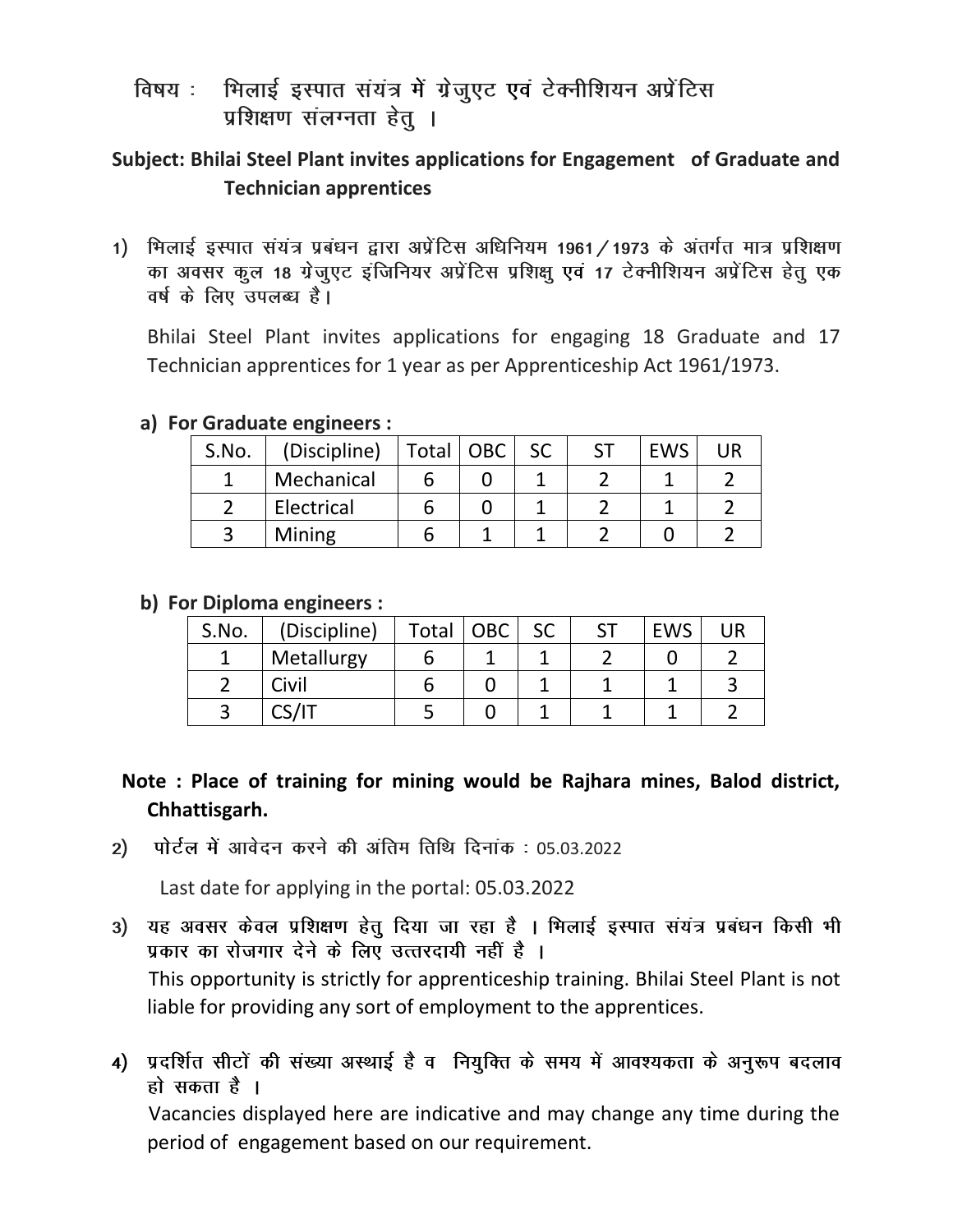- 5) अप्रेंटिस अधिनियम 1961/1973 (संशोधित) के अनुसार उम्मीदवार द्वारा ना ही पूर्व में प्रशिक्षण प्राप्त किया गया हो अथवा न ही वर्तमान में प्रशिक्षण प्राप्त कर रहा हो । Only those candidates are eligible who have not undergone apprenticeship training in the past or are undergoing training apprenticeship in the present as per the Apprenticeship Act 1961/1973.
- भिलाई इस्पात संयंत्र द्वारा छात्रावास/आवास की सुविधा प्रदान नहीं की जायेगी । चयनित  $6)$ उम्मीदवार अपने आवास की व्यवस्था स्वयं करेगें। Bhilai Steel Plant will not provide any sort of accommodation during the training. Apprentices shall have to make their own arrangement.
- 7) छत्तीसगढ राज्य के उम्मीदवारों को प्राथमिकता दी जायेगी । परंतु यदि निर्धारित सीटों का कोटा चयन प्रकिया के दौरान नहीं भरा जा सका तो अन्य राज्यों के उम्मीदवारों के आवेदनों पर विचार किया जा सकता है । Chhattisgarh residents will be given preference over others. Applications from other states may be considered, only if there are any vacancies left after the selection process which cannot be filled by Chhattisgarh residents
- 8) चयन प्रकिया के दौरान किसी भी प्रशिक्षार्थी को यात्रा भत्ता अथवा कोई भी अन्य भत्ता देय नहीं होगा । Bhilai Steel Plant is not liable for providing any sort of Travel Allowance to the applicants.
- 9) उम्मीदवारी की पात्रता:

शासकीय एवं अशासकीय प्रशिक्षण संस्थान से उत्तीर्ण उम्मीदवार आवेदन के पात्र होंगे। परीक्षा उत्तीर्ण करने एवं अप्रेटिंस प्रशिक्षु के रुप में दाखिल होने के बीच का अंतर तीन वर्ष से अधिक न हो।

 Students who have passed out from Govt/Private institutes are eligible to apply. The gap between date of passing of the qualifying exam and the date of engagement as apprentice shall not exceed 3 years.

10) आवेदन करते समय निम्नांकित परिपत्रों की स्कैन(scan) कापी स्वयं सत्यापित कर निम्नलिखित पोर्टल में अपलोड करें । (क्रम अ से क्रम र तक)

Scan copies of the following documents shall be uploaded on the portal address given below at the time of application

• पोर्टल एड़ेस :

Portal address : https://portal.mhrdnats.gov.in/boat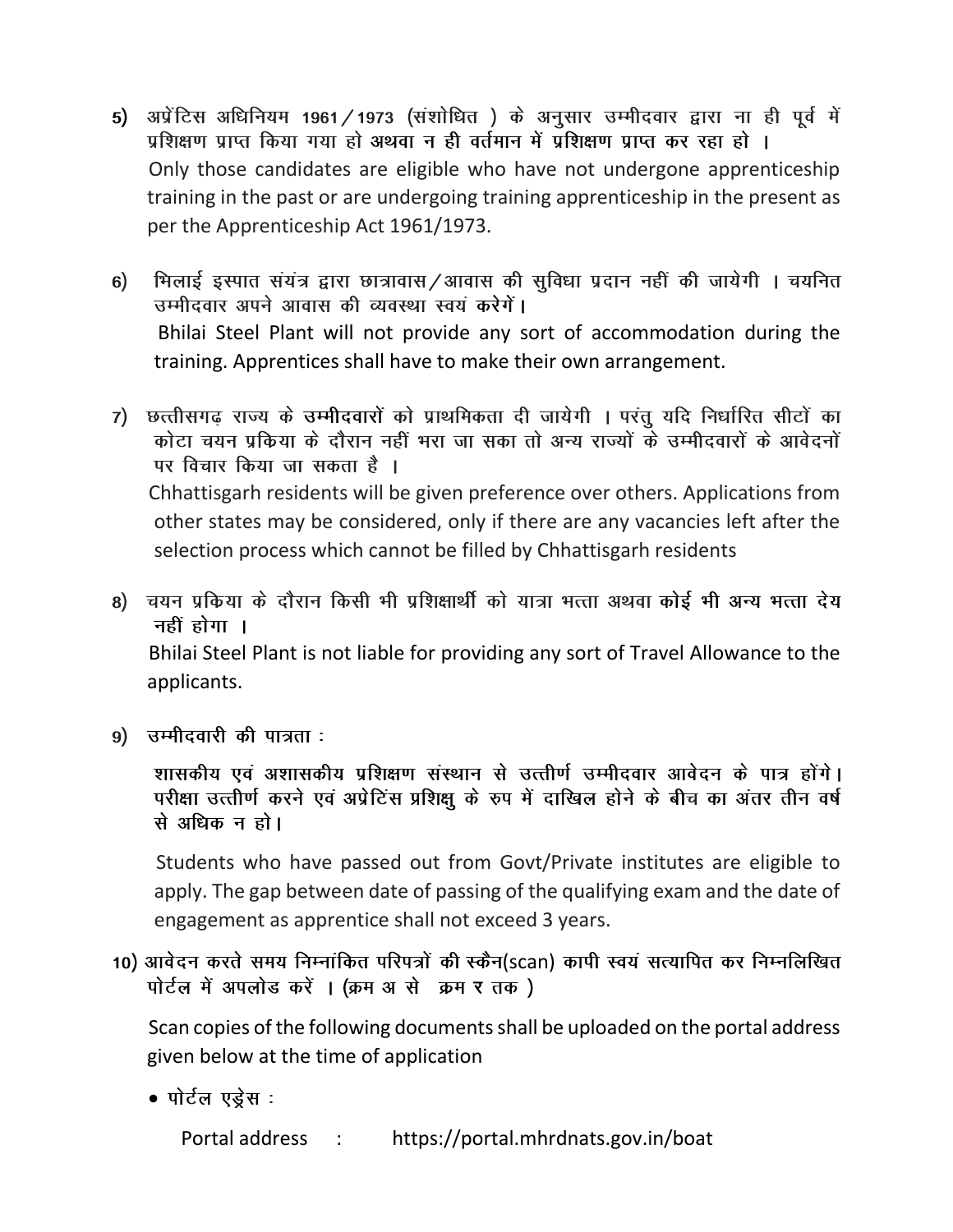- अ) फोटोग्राफ Photograph
- ब) इंजिनियरिगं (ग्रेज्युएट इंजिनियर शिक्षु के लिए) / पालिटेकनिक (डिप्लोमा इंजिनियर शिक्षु के लिए) की अंतिम वर्ष की अंक सूची । B. Tech. (for Graduate Apprentices) and Diploma (for Polytechnic Apprentices) final year marksheet of the qualifying exam.
- स) उम्मीदवार जिनका परिणाम CGPA / CPI म अंकित हो वह अपने परिणाम को प्रतिशत में<br>परिवर्तित कर (अपने कालेज / यूनिवसिटो के कनवशन फार्मूला के अनुसार) आनलाईन एप्लिकेशन में अपना परिणाम उल्लेख करें । Candidates whose result is in the form of CGPA shall have to enter their result in percentage as per the conversion formula of their respective college/universities.
- द) मेडिकल फिटनेस सर्टिफिकेट किसी भी शासकीय चिकित्सालय के चिकित्सक द्वारा प्रमाणित जहां चिकित्सक का मेडिकल रजिस्टेशन नंबरसील में स्पष्ट प्रदर्शित हो। Medical certificate issued by Govt doctor. Seal on the Certificate should contain medical registration number of the doctor.
- य) जाति प्रमाण पत्र(अनुसूचित जाति / जन जाति एवं अन्य पिछड़ा वर्ग के लिए) Caste certificate (For SC, ST and OBC)
- र) EWS. श्रेणी के लिए योग्यता व शर्ते केन्द्र सरकार द्वारा निर्धारित कि गई, लागू होगी। Eligibility for EWS. Category as per center government rules.
- 11) दस्तावेजों / परिपत्रों के प्रत्यक्ष सत्यापन हेतु उम्मीदवार शिक्षुको काल लेटर जारी किया जाएगा जिसके अनुसार उन्हे उपरोक्त सभी दस्तावेजों /परिपत्रों की मूल प्रति, छायाप्रति, प्रोविजनल सटिफिकेट (CGPA / CPI में उत्त्तीर्ण उम्मीदवार के लिए) एवं 6 पासपोर्ट साइज फोटो के साथ निर्धारित समय एवं स्थल पर उपस्थित होना अनिवार्य होगा । Shortlisted candidates will be called for document verification for which they have to report at the designated place and designated time along with the original, Xerox copies of the documents mentioned above and 6 passport size photos.
- 12) संलग्नता हेतू वरीयता इस प्रकार होगी :
	- अ. शासकीय संस्थान के उम्मीदवार।
	- ब. अशासकीय संस्थान के उम्मीदवार।

Order of preference for selection is as follows:

- a) Govt institution pass-outs
- b) Private institution pass-outs
- 13) चयन प्रकिया मेरिट के आधार पर होगी। प्रत्येक ट्रेड में 30 प्रतिशत सीटे माइन्स क्षेत्र के लिए निर्धारित है। अतः प्रबंधक किसी भी उम्मीदवार को माइन्स क्षेत्र में पोस्टिग कर सकता हैं।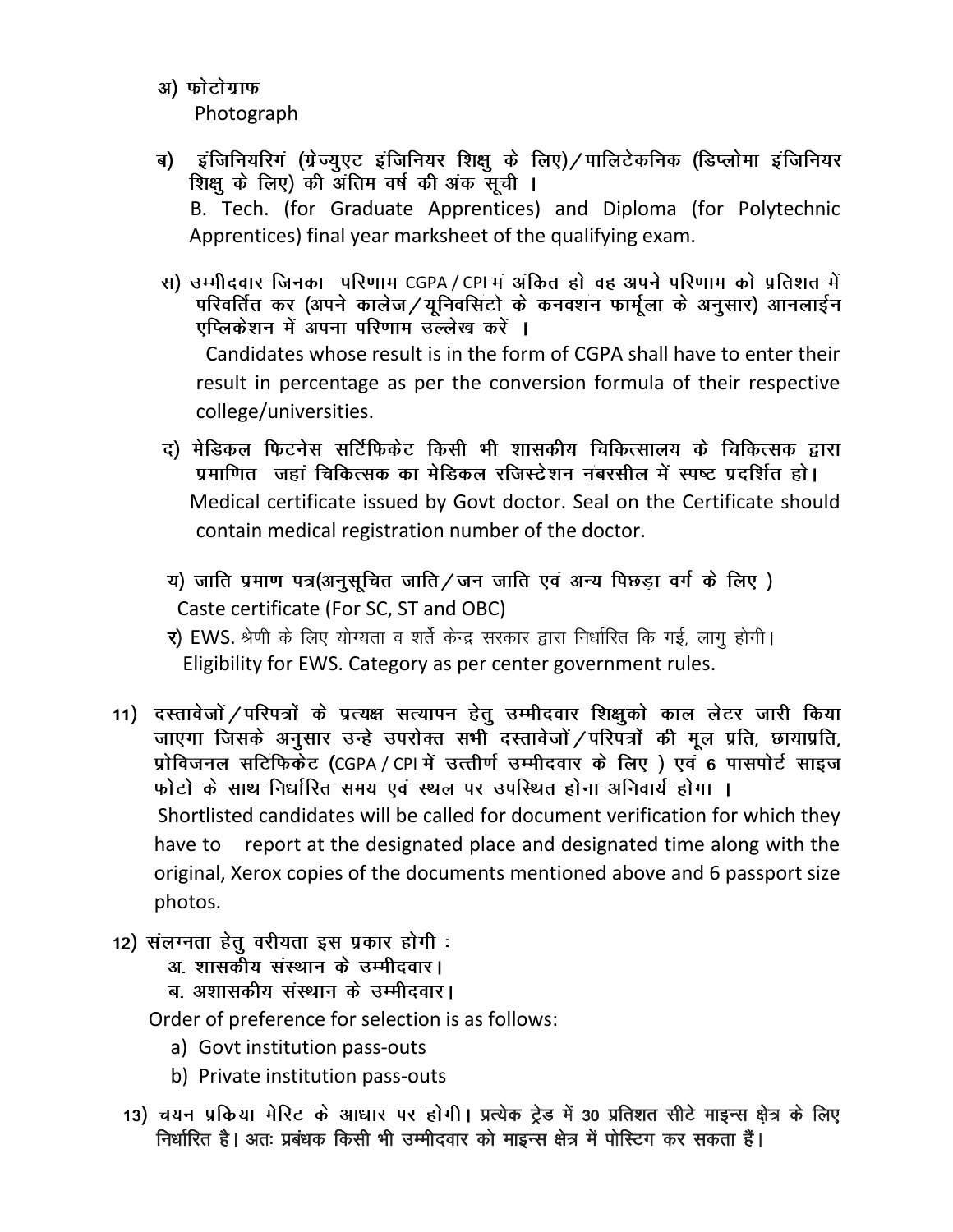Selection process would be on merit basis. Management have right to post minimum 30% at mines area in each branch.

- 14) ग्रेज्युएट इंजिनियर अप्रेंटिस एवं टेक्नीशियन अप्रेंटिस की छात्रवृत्ति का निर्धारण BOAT द्वारा समय-समय पर किया जाता है देय होगा। Stipend rates for Graduate/Technician apprenticesshall be as notified by BOAT from time to time.
- 15) चयनित उम्मीदवारों को उनके द्वारा आवेदन पत्र में दिए गए e-Mail ID / BOAT portal पर सूचित किया जाएगा, जिसके अनुसार उम्मीदवार निर्धारित समय एवं स्थल पर उपस्थित होंगे।

 Candidates shall be informed about their selection via email / BOAT portal as per which they have to report at the designated place and time.

16) चयनित शिक्षुओं को पत्र जारी होने के दो सप्ताह के अंदर प्रशिक्षण कार्यालय पहुंच कर अपनी उपस्थिति दर्ज करवाना आवश्यक होगा, इस अवधि तक प्रशिक्षण कार्यालय पर न आने से शिक्षु का चयन रद्द माना जायेगा ।

Selected candidates shall have to report at the training centre within two weeks of receiving offer letter failing which their selection will be cancelled.

## सामान्य निर्देश :

## **General instructions**

1. अपूर्ण आवेदन या ऐसे आवेदन जिसमें संदर्भित पत्रों का स्वयं सत्यापन नहीं किया गया है या ऐसे आवेदन जिसमें निर्धारित मापदंडों को पूरा नहीं किया गया है या ऐसे आवेदन जोकि निर्धारित समय पर जमा नहीं किए गए हैं, को निरस्त किया जायेगा ।

 Incomplete applications / applications not supported by self-authenticated copies of relevant documents/ application not meeting the prescribed eligibility criteria or applications received after the last date stipulated for receipt of applications shall be summarily rejected.

2. चयन संबंधी सभी विषयों जैसे कि पात्रता, आवेदन पत्र को मान्य या अमान्य करना, चयन<br>प्रकिया को आंशिक या पूर्ण निरस्त करना आदि सभी संदर्भों में भिलाई इस्पात संयंत्र प्रबंधन का निर्णय अंतिम एवं सर्वमान्य होगा। रिक्त पदों को उम्मीदवार की पात्रता के अनुरूप चयन करने का निर्णय प्रबंधन के पास होगा। इस प्रकिया में किसी भी उम्मीदवार द्वारा किसी भी प्रकार की दावा या आपत्ति स्वीकार नहीं की जायेगी ।

The decision of Bhilai Steel Plant Management will be final and binding on candidates on all matters relating to eligibility , acceptance or rejection of the